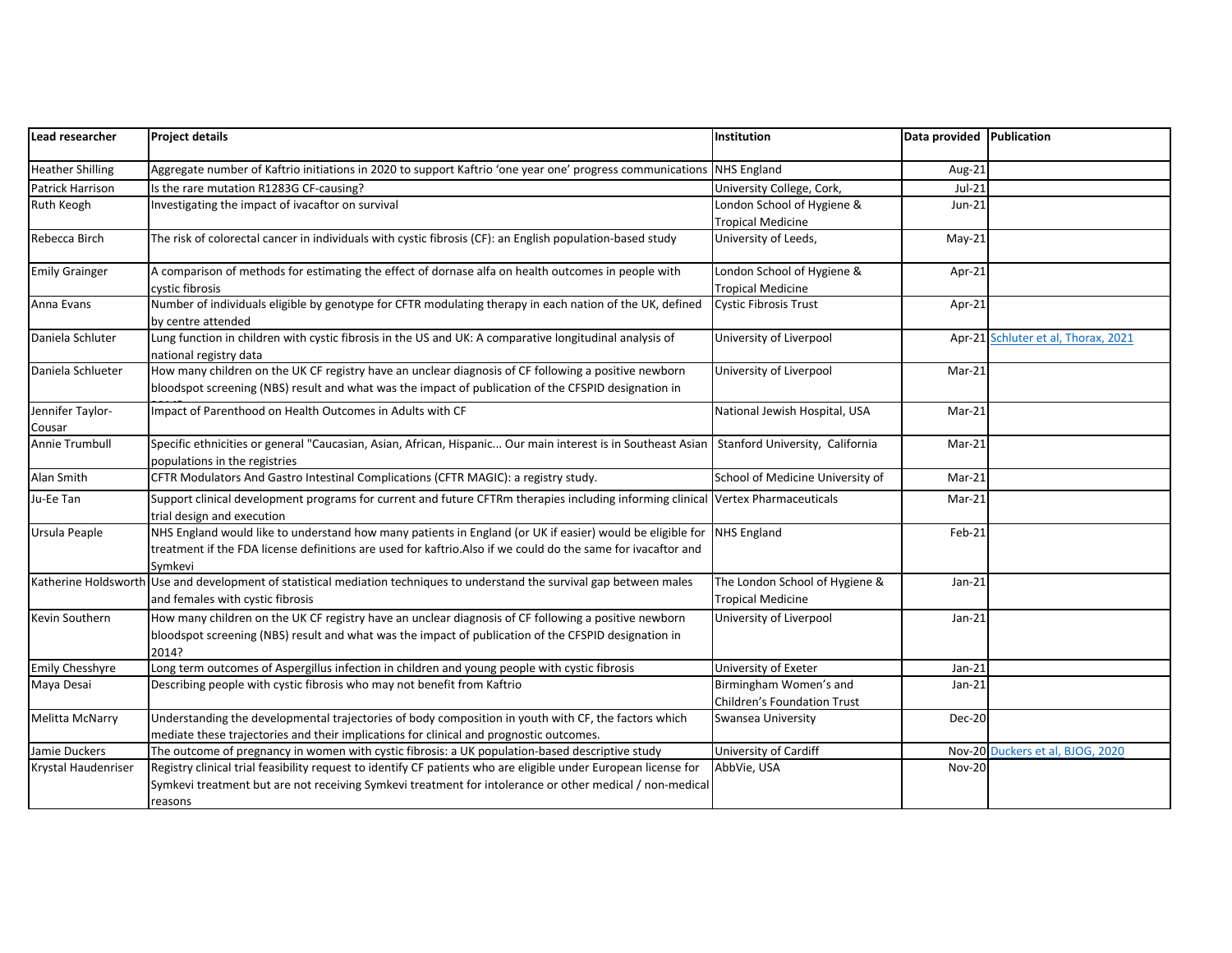| Siobhan Carr/             | Displacement of CF services in England during the COVID-19 pandemic and estimating non-CF service              | Royal Brompton Hospital / Cystic   | Oct-20        |                                     |
|---------------------------|----------------------------------------------------------------------------------------------------------------|------------------------------------|---------------|-------------------------------------|
| Rebecca Cosgriff          | utilisation by people with cystic fibrosis. This is an amendment request - updated information is              | <b>Fibrosis Trust</b>              |               |                                     |
|                           | highlighted in yellow                                                                                          |                                    |               |                                     |
| Helen White               | To determine longitudinal trends in obesity in adults with CF                                                  | Leeds Beckett University           | Oct-20        |                                     |
| <b>Thomas Fitzmaurice</b> | Exploring bone health in people with Cystic Fibrosis in the UK: factors associated with osteopenia,            | Liverpool Heart and Chest Hospital | Oct-20        |                                     |
|                           | osteoporosis and fractures                                                                                     |                                    |               |                                     |
| <b>Gwyneth Davies</b>     | A randomised registry-based open label study to assess change in respiratory function for people with          | <b>University College London</b>   | Aug-20        |                                     |
|                           | cystic fibrosis (pwCF) with one or two Phe508del variants established on triple CFTR modulator                 |                                    |               |                                     |
|                           | combination therapy after rationalisation of muco-active aerosolised therapies (the CF STORM study)            |                                    |               |                                     |
| Sherie Smith              | This is a Cochrane review looking at the effectiveness of short-acting bronchodilators for cystic fibrosis. As | University of Nottingham           | Aug-20        |                                     |
|                           | part of the background I would like to include up to date information on how many people with CF are           |                                    |               |                                     |
|                           | prescribed inhaled bronchodilator therapy.                                                                     |                                    |               |                                     |
| <b>Gordon MacGregor</b>   | <b>SMC Horizon Scanning</b>                                                                                    | Queen Elizabeth University         | Jul-20        |                                     |
|                           |                                                                                                                | Hospital, Glasgow                  |               |                                     |
| Martin Wildman            | Investigating the representativeness of recruitment in the NIHR funded 19 center CFHealthHub self-care         | School of Health & Related         | <b>Jul-20</b> |                                     |
|                           | randomized controlled trial                                                                                    | Research, University of Sheffield  |               |                                     |
| Siobhan Carr              | Displacement of CF services in England during the COVID-19 pandemic                                            | Royal Brompton Hospital            | <b>Jun-20</b> |                                     |
| Ronan Lyons               | Utilising routine data and machine learning techniques to discover new multi-morbidity and polypharmacy        | <b>SAIL Databank</b>               | <b>Jun-20</b> |                                     |
|                           | phenotype's associated with poorer outcomes, health, resilience and wellbeing in the Welsh population.         |                                    |               |                                     |
| Ruth Keogh                | Assessing the impact of lung transplantation on survival in cystic fibrosis in the UK using linked data from   | London School of Hygiene &         | Apr-20        |                                     |
|                           | the UK Cardiothoracic Transplant Registry and the UK Cystic Fibrosis Registry                                  | <b>Tropical Medicine</b>           |               |                                     |
| Ruth Keogh                | Potential impact of Trikafta and COVID-19 on hospital bed use by people with cystic fibrosis                   | London School of Hygiene &         | Apr-20        |                                     |
|                           |                                                                                                                | <b>Tropical Medicine</b>           |               |                                     |
| <b>Freddy Frost</b>       | Exploring real-world exacerbations in the CFTR modulator era                                                   | Liverpool Adult CF Centre          | Apr-20        |                                     |
| Andrew Lee                | The long term effects of Ivacaftor and the implications on the burden of care.                                 | <b>Cystic Fibrosis Trust</b>       | Apr-20        |                                     |
| Diana Bilton              | Real-World Outcomes Among Patients with CysticFibrosis Treated with Ivacaftor: 2012-2016 Experience            | Royal Brompton Hospital            |               | Apr-20 Bilton et al, Pulm Ther 2020 |
| Ruth Keogh                | Investigating the impact of ivacaftor on survival                                                              | London School of Hygiene &         | Apr-20        |                                     |
|                           |                                                                                                                | <b>Tropical Medicine</b>           |               |                                     |
| Jane Davies               | Preparing for a first-in-man trial of pseudotyped lentiviral gene therapy for CF                               | Imperial College London/ Royal     | Apr-20        |                                     |
|                           |                                                                                                                | <b>Brompton Hospital</b>           |               |                                     |
| <b>Fred Piel</b>          | The role of environmantal factors in cystic fibrosis disease progression                                       | SAHSU, Imperial College London     | Mar-20        |                                     |
|                           |                                                                                                                |                                    |               |                                     |
| Andrew Lee/Elliot         | (Amendment to) Describing the relationship between age, gender, and burden of treatment.                       | <b>Cystic Fibrosis Trust</b>       | Feb-20        |                                     |
| McClenaghan               |                                                                                                                |                                    |               |                                     |
| Daniela Schueter          | Identifying policy-relevant determinants of health inequalities in cystic fibrosis using data linkage          | University of Liverpool            | Feb-20        |                                     |
| Alex Horsley              | Frequency of specific CFTR genotype                                                                            | Manchester Adult CF Centre         | Feb-20        |                                     |
| Elizabeth Clarke          | Screening for MSK Symptoms in Adults with CF                                                                   | Manchester Adult CF Centre         | Jan-20        |                                     |
| Amanda Bevan              | Usage of inhaled mucolytics and antibiotics in PwCF in England 2016-2018.                                      | <b>Pharmacist Respiratory CRG</b>  | Jan-20        |                                     |
|                           |                                                                                                                | (NHSE)                             |               |                                     |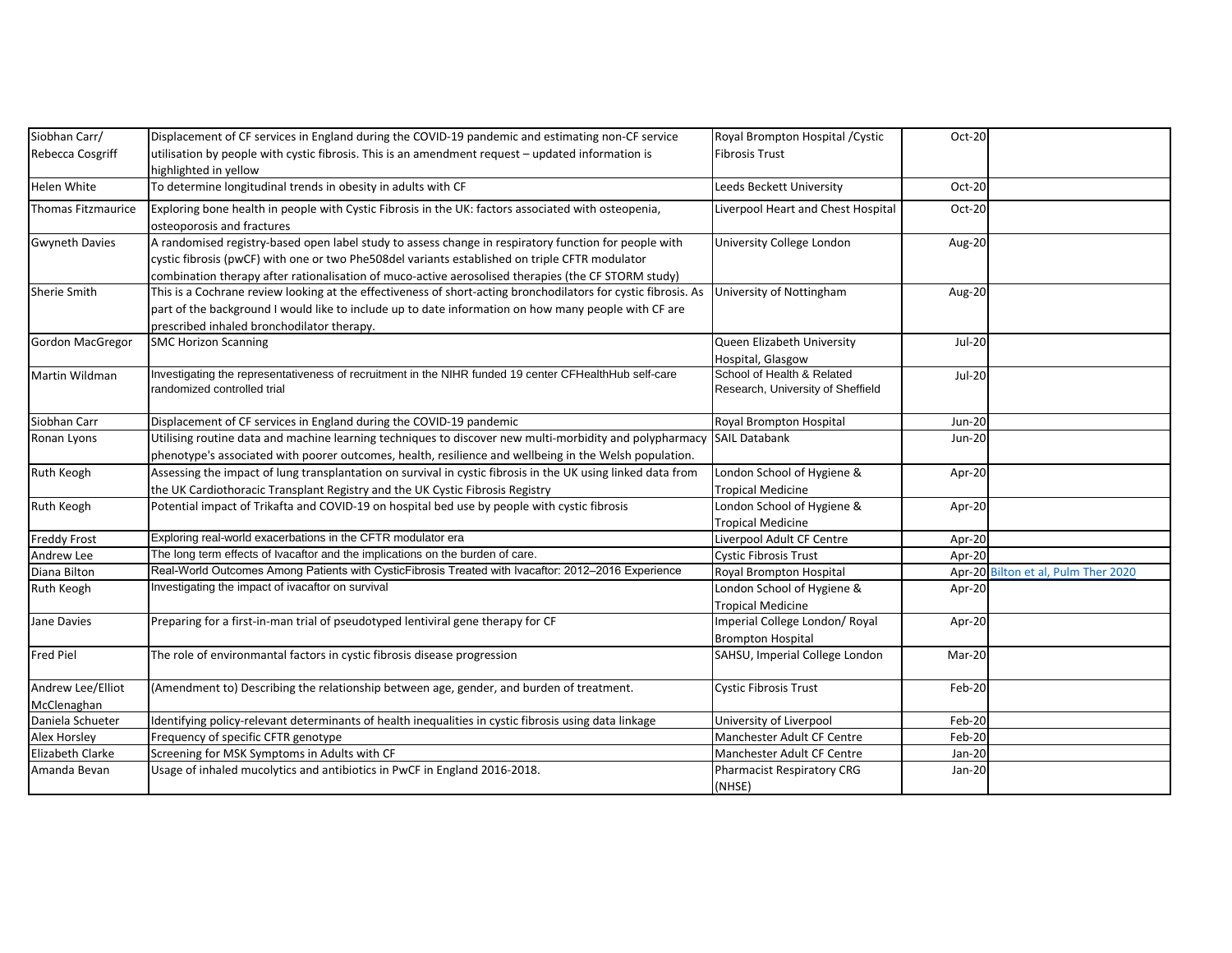| Kevin Southern            | Total number of new diagnosis in CF START sites for 2017/2018/2019                                                                               | Liverpool Clinical Trials Centre,                       | <b>Dec-19</b> |                                             |
|---------------------------|--------------------------------------------------------------------------------------------------------------------------------------------------|---------------------------------------------------------|---------------|---------------------------------------------|
|                           |                                                                                                                                                  | Alder Hey NHS Foundation Trust,                         |               |                                             |
|                           |                                                                                                                                                  | Liverpool                                               |               |                                             |
| Kieran Earlam             | Number of individuals eligible by genotype for CFTR modulating therapy in each nation of the UK, defined                                         | <b>Cystic Fibrosis Trust</b>                            | $Dec-19$      |                                             |
|                           | by centre attended                                                                                                                               |                                                         |               |                                             |
| Kieran Earlam             | The Cystic fibrosis policy team is putting together a document to highlight the future that CF care can play                                     | <b>Cystic Fibrosis Trust</b>                            | Dec-19        |                                             |
|                           | as an exemplar for the NHS. In order to do this, we want to use the figure of the average amount of days                                         |                                                         |               |                                             |
|                           | that people with CF spend in hospital each year.                                                                                                 |                                                         |               |                                             |
| Karen Raraigh             | The overall goal of this project is to assess the disease liability, functional effect, and potential for                                        | Johns Hopkins University,                               | <b>Nov-19</b> |                                             |
|                           | therapeutic response of variants in CFTR that have been reported in individuals with CF. This will also                                          | Baltimore, USA                                          |               |                                             |
|                           | result in our ability to assess the contribution of CFTR genotype to CF-related phenotypes                                                       |                                                         |               |                                             |
| Kathryn Tanner            | Presentation of survival information for people with cystic fibrosis                                                                             | London School of Hygiene &                              | <b>Nov-19</b> |                                             |
|                           |                                                                                                                                                  | <b>Tropical Medicine</b>                                |               |                                             |
| Ruth Keogh                | The aim of this project is to better understand the impact of CFRD on survival and to quantify how much of London School of Hygiene &            |                                                         | <b>Nov-19</b> |                                             |
|                           | the impact of CFRD on mortality is mediated by lung function versus other biologic pathways.                                                     | <b>Tropical Medicine</b>                                |               |                                             |
| <b>Freddy Frost</b>       | Investigating the effects of treatment on long-term outcomes of newly diagnosed CFRD in Germany and UK Liverpool Adult CF Centre                 |                                                         |               | Sep-19 Frost et al, Transplant Internationa |
| Imogen Felton             | Audit of UK National Adult CF Centre Rates of Fungal Airway Isolates 2013 - 2018                                                                 | Royal Brompton Hospital                                 | $Sep-19$      |                                             |
| Paul Tappenden            | Development and evaluation of an intervention to support adherence to treatment in adults with cystic                                            | School of Health and Related                            | Sep-19        |                                             |
|                           | fibrosis (NIHR funded programme grant - the "ACtiF" study, including the CFHealthHub trial, NIHR project                                         | Research (ScHARR), University of                        |               |                                             |
|                           | code RP-PG-1212-20015).                                                                                                                          | Sheffield                                               |               |                                             |
| Nicola Robotham           | Current antimicrobial use in people with CF who have infection with non-tuberculous mycobacterium<br>(NTM)                                       | University of Nottingham                                | Sep-19        |                                             |
| <b>Christopher Rounds</b> | Review of clinical trial involvement section completion of the registry                                                                          | <b>Cystic Fibrosis Trust</b>                            | $Sep-19$      |                                             |
| <b>Thom Daniels</b>       | Prognostic scores for adults with cystic fibrosis.                                                                                               | University hospital Southampton                         | Sep-19        |                                             |
| <b>Gordon MacGregor</b>   | Horizon scanning assessment                                                                                                                      | NHS Greater Glasgow & Clyde                             | Aug-19        |                                             |
| Ruth Keogh                | The changing demography of the cystic fibrosis population: Forecasting future numbers of adults in the UK                                        | London School of Hygiene &<br><b>Tropical Medicine</b>  |               | Aug-19 Keogh R et al Scientific Reports 202 |
| Danielle Edwards          | Exploring low bone mineral density (BMD) in cystic fibrosis                                                                                      | Imperial College, London                                | Aug-19        |                                             |
| Malcolm Brodlie           | Investigating the incidence and prevalence of non-tuberculous mycobacterial infection in children with<br>cystic fibrosis in the United Kingdom. | Newcastle University/Great North<br>Children's Hospital |               | Aug-19 Brodlie et al JCF 2020; Erratum Bro  |
|                           | Andrew Wilfin, Vertex Demographic data for UK split by devolved nations: As part of our ongoing discussions on access to                         | <b>Vertex Pharmaceuticals</b>                           | Aug-19        |                                             |
|                           | medicines for people with cystic fibrosis we need to have accurate information to support all decision                                           |                                                         |               |                                             |
|                           | makers to define how we can provide access for treatment                                                                                         |                                                         |               |                                             |
| Zhe Hui Hoo               | Cystic fibrosis clinical characteristics associated with dry powder inhalers and wet nebulisers use                                              | <b>Sheffield Teaching Hospitals</b>                     | May-19        |                                             |
|                           |                                                                                                                                                  |                                                         |               |                                             |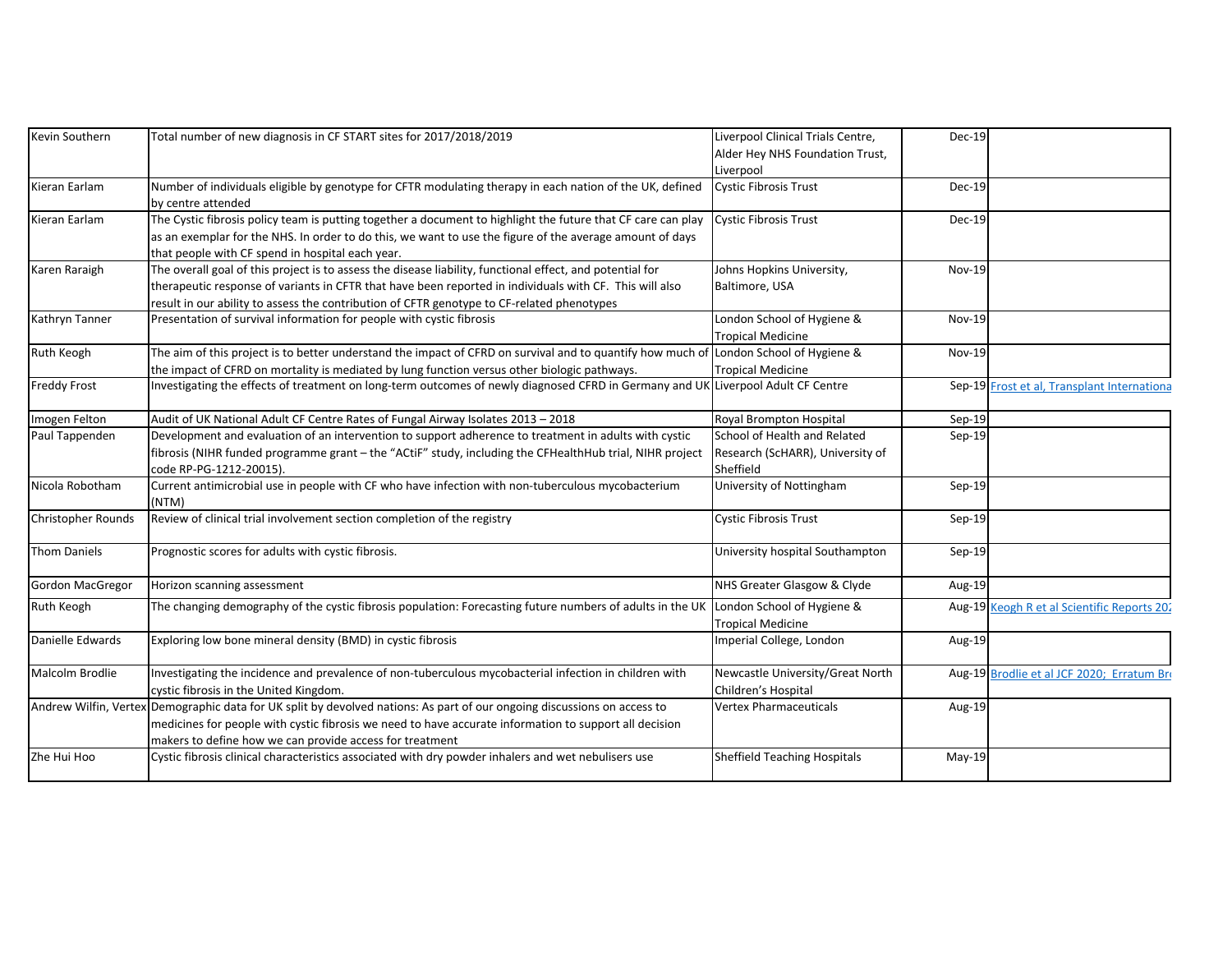| Kieran Earlam                      | The aim of the project is to rebuild the interactive population map of the UK on the Cystic Fibrosis Trusts                                                                                      | <b>Cystic Fibrosis Trust</b>                                       | $May-19$      |                                             |
|------------------------------------|--------------------------------------------------------------------------------------------------------------------------------------------------------------------------------------------------|--------------------------------------------------------------------|---------------|---------------------------------------------|
|                                    | website, to enable members of the CF community and the public to see the distribution of CF across the                                                                                           |                                                                    |               |                                             |
|                                    | UK                                                                                                                                                                                               |                                                                    |               |                                             |
| <b>Freddy Frost</b>                | Improving lung transplant allocation for patients with Cystic Fibrosis: Validation of the French 3-year                                                                                          | Liverpool Heart and Chest Hospital                                 |               | May-19 Frost F et al Transplant Internation |
|                                    | prognostic score using the UK CF Registry                                                                                                                                                        |                                                                    |               |                                             |
| Daniela Schlueter                  | Comparison of lung function decline in the US and UK CF populations                                                                                                                              | Lancaster University                                               | $May-19$      |                                             |
| Andrew Lee & Elliot<br>McClenaghan | Describing the relationship between age, gender, and burden of treatment                                                                                                                         | Cystic Fibrosis Trust                                              | Mar-19        |                                             |
| Jaqueline Ali & Becky<br>Kilgariff | Employment and Education status of people with CF                                                                                                                                                | <b>Cystic Fibrosis Trust</b>                                       | Jan-19        |                                             |
| <b>Iolo Doull</b>                  | Should we newborn screen for CFTR mutations of variable consequence?                                                                                                                             | Children's Hospital for Wales,<br>Cardiff                          |               | Jan-19 Archives of Disease in Childhood Pr  |
| Jennifer Still                     | Management of CF Diabetes Mellitus (for the CF trust)                                                                                                                                            | Aberdeen Royal Infirmary                                           | Jan-19        |                                             |
| Danielle Edwards                   | Exploring the rate of decline in lung function before and after Cystic Fibrosis Related Diabetes (CFRD)<br>diagnosis                                                                             | Imperial College, London                                           | Jan-19        |                                             |
| Ruth Keogh                         | Investigating the Effects of Long-Term Dornase Alfa Use on Lung Function Using Registry Data                                                                                                     | London School of Hygiene &<br><b>Tropical Medicine</b>             |               | Jan-19 Newsome SJ et al J Cyst Fibros 201   |
| Patrick Sosnay                     | A Phase 2, Randomized, Double-blind Study to Evaluate the Efficacy and Safety of VX-561 in Subjects Aged<br>18 Years and Older With Cystic Fibrosis                                              | <b>Vertex Pharmaceuticals</b>                                      | Jan-19        |                                             |
| Laura Caley                        | The Impact of Gut Dysbiosis on Lung Inflammation in Cystic Fibrosis.                                                                                                                             | LIMR, School of Medicine, St<br>James's University Hospital, Leeds |               | Dec-18 Caley L et al J Cyst Fibros 2020     |
| <b>Iolo Doull</b>                  | Why are infants with CF not detected through newborn screening?                                                                                                                                  | Children's Hospital for Wales,<br>Cardiff                          |               | Dec-18 Doull et al, Arch Dis Child 2021     |
| Emma France                        | Is an audio-visual support resource and action plan template effective and cost-effective in increasing<br>adherence to home chest physiotherapy in children with cystic fibrosis aged 0-8 years | University of Stirling, Scotland                                   | <b>Nov-18</b> |                                             |
| Peter vanMourik                    | Hit-CF Study                                                                                                                                                                                     | <b>University Medical Center Utrecht</b>                           | <b>Nov-18</b> |                                             |
| Anna Evans                         | Number of individuals eligible by genotype for CFTR modulating therapy in each nation of the UK, defined<br>by anonymysied centre attended                                                       | <b>Cystic Fibrosis Trust</b>                                       | <b>Nov-18</b> |                                             |
| <b>Thom Daniels</b>                | Cause of death in cystic fibrosis patients and lung transplant referral practices                                                                                                                | University Hospitals Southampton<br>& NHS England                  | Nov-18        |                                             |
| <b>Woolf Walker</b>                | Comparison of spirometry data of children with CF to children with Primary Ciliary Dyskinesia                                                                                                    | University Hospitals Southampton<br>& NHS England                  | Sep-18        |                                             |
| <b>Gordon MacGregor</b>            | To see which patients we will be able to treat with tezacaftor/ivacaftor                                                                                                                         | Queen Elizabeth University<br>Hospital, Glasgow                    | Aug-18        |                                             |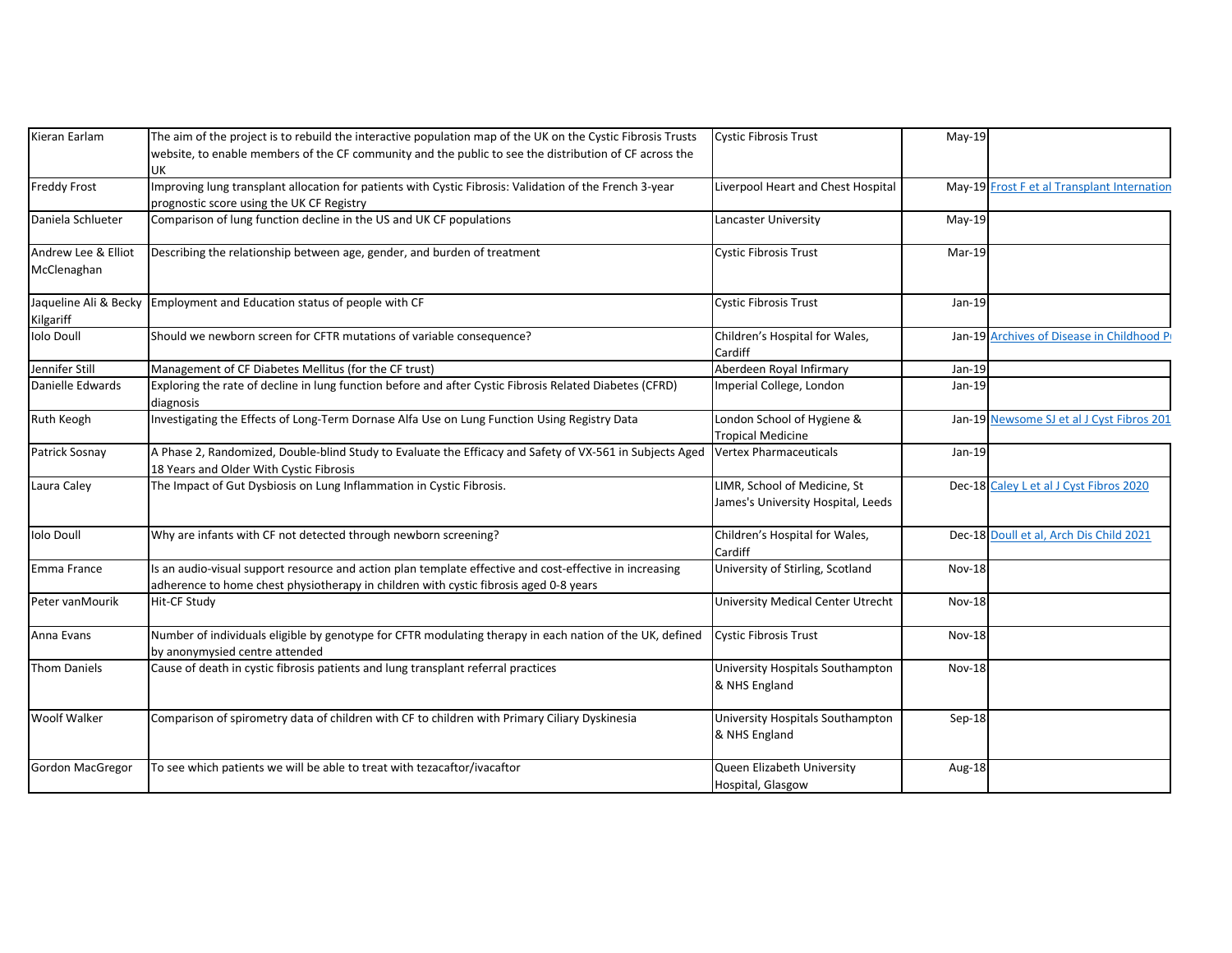| Gwyneth Davies<br>Can we reduce the treatment burden for people with CF taking a CFTR modulator by withdrawing a<br>UCL GOS Institute of Child Health<br>Aug-18<br>nebulised therapy (e.g. DNase) without adversely affecting lung health?<br><b>Woolf Walker</b><br>Comparison of spirometry data of children with CF to children with PCD.<br>University Hospital Southampton<br>Aug-18<br><b>NHS Foundation Trust</b><br>Jul-18<br>Eitam Keren<br>EL-004, Phase 2 study with biweekly ELX-02 in patients with nonsense mutations of cystic fibrosis<br>Hadassah University Medical<br>Center, Israel on behalf of Ellox<br>Pharmaceuticals<br>Ruth Keogh<br>Impact of cystic fibrosis on birthweight: a population based study of children in Denmark and Wales<br>London School of Hygiene &<br>Tropical Medicine<br><b>Bishal Mahindru</b><br>Health Economic modelling of Cystic Fibrosis<br>University of East Anglia, Norwich<br><b>Thom Daniels</b><br>NHS England Clinical Commissioning Policy Proposition: Levofloxacin nebulizer solution for chronic<br>University Hospitals Southampton<br>Apr-18<br>Daniela Schleuter<br>The UK transplant pathway: a descriptive analysis<br>University of Lancaster<br>Eitan Kerem<br>Phase 2, pilot study in patients carrying nonsense CFTR mutations to assess safety and pharmacokinetics<br>Hadassah University Medical<br>Mar-18<br>Center, Israel<br>School of Health and Related<br>Dan Beever<br>This research seeks to find out more about the experiences of men with CF around fertility issues and<br>Mar-18<br>treatment, and staff that care for them. This will include exploring when men find out about their own<br>Research (ScHARR), The University<br>fertility situation, as well as considering and undergoing treatment. The research will seek to identify ways of Sheffield<br>that the fertility care process can be improved, to better support men with CF.<br>Kathy Wogan & Laura<br>Comparison of local data to national data for our primary airway clearance with new born screened infants Heartlands Hospital Birmingham<br>$Jan-18$<br><b>Butler</b><br><b>Dominic Hughes</b><br>Pseudomonas aeruginosa and Aspergillus fumigatus: inhibitory competition for a niche in the cystic fibrosis NHLI, Imperial College London<br>airway.<br>Identifying policy-relevant determinants of health inequalities in cystic fibrosis using data linkage<br>Daniela Schleuter<br>Lancaster University<br>Daniela Schleuter<br>Impact of newborn screening on outcomes and social inequalities in cystic fibrosis: a UK CF registry-based<br>Lancaster University<br>study<br>Daniela Schleuter<br>Impact of cystic fibrosis on birthweight: a population based study of children in Denmark and Wales<br>Lancaster University<br>In 2012 £30 million was spent on high cost inhaled drugs in the UK CF population. High cost inhaled drugs<br>NHS England Specialised<br>Ursula Peaple<br>$Jan-18$<br>should deliver high value benefits in terms of preventing exacerbations and the need for IV antibiotics<br>commissioning<br><b>Fred Piel</b><br>The role of environmental factors in cystic fibrosis disease progression<br>Department of Epidemiology &<br>$Jan-18$ |                                             |
|---------------------------------------------------------------------------------------------------------------------------------------------------------------------------------------------------------------------------------------------------------------------------------------------------------------------------------------------------------------------------------------------------------------------------------------------------------------------------------------------------------------------------------------------------------------------------------------------------------------------------------------------------------------------------------------------------------------------------------------------------------------------------------------------------------------------------------------------------------------------------------------------------------------------------------------------------------------------------------------------------------------------------------------------------------------------------------------------------------------------------------------------------------------------------------------------------------------------------------------------------------------------------------------------------------------------------------------------------------------------------------------------------------------------------------------------------------------------------------------------------------------------------------------------------------------------------------------------------------------------------------------------------------------------------------------------------------------------------------------------------------------------------------------------------------------------------------------------------------------------------------------------------------------------------------------------------------------------------------------------------------------------------------------------------------------------------------------------------------------------------------------------------------------------------------------------------------------------------------------------------------------------------------------------------------------------------------------------------------------------------------------------------------------------------------------------------------------------------------------------------------------------------------------------------------------------------------------------------------------------------------------------------------------------------------------------------------------------------------------------------------------------------------------------------------------------------------------------------------------------------------------------------------------------------------------------------------------------------------------------------------------------------------------------------------------------------------------------------------------------------------------------------------------------------------------------------------------------------------------------------------|---------------------------------------------|
|                                                                                                                                                                                                                                                                                                                                                                                                                                                                                                                                                                                                                                                                                                                                                                                                                                                                                                                                                                                                                                                                                                                                                                                                                                                                                                                                                                                                                                                                                                                                                                                                                                                                                                                                                                                                                                                                                                                                                                                                                                                                                                                                                                                                                                                                                                                                                                                                                                                                                                                                                                                                                                                                                                                                                                                                                                                                                                                                                                                                                                                                                                                                                                                                                                                         |                                             |
|                                                                                                                                                                                                                                                                                                                                                                                                                                                                                                                                                                                                                                                                                                                                                                                                                                                                                                                                                                                                                                                                                                                                                                                                                                                                                                                                                                                                                                                                                                                                                                                                                                                                                                                                                                                                                                                                                                                                                                                                                                                                                                                                                                                                                                                                                                                                                                                                                                                                                                                                                                                                                                                                                                                                                                                                                                                                                                                                                                                                                                                                                                                                                                                                                                                         |                                             |
|                                                                                                                                                                                                                                                                                                                                                                                                                                                                                                                                                                                                                                                                                                                                                                                                                                                                                                                                                                                                                                                                                                                                                                                                                                                                                                                                                                                                                                                                                                                                                                                                                                                                                                                                                                                                                                                                                                                                                                                                                                                                                                                                                                                                                                                                                                                                                                                                                                                                                                                                                                                                                                                                                                                                                                                                                                                                                                                                                                                                                                                                                                                                                                                                                                                         |                                             |
|                                                                                                                                                                                                                                                                                                                                                                                                                                                                                                                                                                                                                                                                                                                                                                                                                                                                                                                                                                                                                                                                                                                                                                                                                                                                                                                                                                                                                                                                                                                                                                                                                                                                                                                                                                                                                                                                                                                                                                                                                                                                                                                                                                                                                                                                                                                                                                                                                                                                                                                                                                                                                                                                                                                                                                                                                                                                                                                                                                                                                                                                                                                                                                                                                                                         |                                             |
|                                                                                                                                                                                                                                                                                                                                                                                                                                                                                                                                                                                                                                                                                                                                                                                                                                                                                                                                                                                                                                                                                                                                                                                                                                                                                                                                                                                                                                                                                                                                                                                                                                                                                                                                                                                                                                                                                                                                                                                                                                                                                                                                                                                                                                                                                                                                                                                                                                                                                                                                                                                                                                                                                                                                                                                                                                                                                                                                                                                                                                                                                                                                                                                                                                                         |                                             |
|                                                                                                                                                                                                                                                                                                                                                                                                                                                                                                                                                                                                                                                                                                                                                                                                                                                                                                                                                                                                                                                                                                                                                                                                                                                                                                                                                                                                                                                                                                                                                                                                                                                                                                                                                                                                                                                                                                                                                                                                                                                                                                                                                                                                                                                                                                                                                                                                                                                                                                                                                                                                                                                                                                                                                                                                                                                                                                                                                                                                                                                                                                                                                                                                                                                         |                                             |
|                                                                                                                                                                                                                                                                                                                                                                                                                                                                                                                                                                                                                                                                                                                                                                                                                                                                                                                                                                                                                                                                                                                                                                                                                                                                                                                                                                                                                                                                                                                                                                                                                                                                                                                                                                                                                                                                                                                                                                                                                                                                                                                                                                                                                                                                                                                                                                                                                                                                                                                                                                                                                                                                                                                                                                                                                                                                                                                                                                                                                                                                                                                                                                                                                                                         |                                             |
|                                                                                                                                                                                                                                                                                                                                                                                                                                                                                                                                                                                                                                                                                                                                                                                                                                                                                                                                                                                                                                                                                                                                                                                                                                                                                                                                                                                                                                                                                                                                                                                                                                                                                                                                                                                                                                                                                                                                                                                                                                                                                                                                                                                                                                                                                                                                                                                                                                                                                                                                                                                                                                                                                                                                                                                                                                                                                                                                                                                                                                                                                                                                                                                                                                                         | Jul-18 Keogh R Impact of CF on birthweig    |
|                                                                                                                                                                                                                                                                                                                                                                                                                                                                                                                                                                                                                                                                                                                                                                                                                                                                                                                                                                                                                                                                                                                                                                                                                                                                                                                                                                                                                                                                                                                                                                                                                                                                                                                                                                                                                                                                                                                                                                                                                                                                                                                                                                                                                                                                                                                                                                                                                                                                                                                                                                                                                                                                                                                                                                                                                                                                                                                                                                                                                                                                                                                                                                                                                                                         |                                             |
|                                                                                                                                                                                                                                                                                                                                                                                                                                                                                                                                                                                                                                                                                                                                                                                                                                                                                                                                                                                                                                                                                                                                                                                                                                                                                                                                                                                                                                                                                                                                                                                                                                                                                                                                                                                                                                                                                                                                                                                                                                                                                                                                                                                                                                                                                                                                                                                                                                                                                                                                                                                                                                                                                                                                                                                                                                                                                                                                                                                                                                                                                                                                                                                                                                                         | Jun-18 Mohindru B, JCF 2019(18): 452-       |
|                                                                                                                                                                                                                                                                                                                                                                                                                                                                                                                                                                                                                                                                                                                                                                                                                                                                                                                                                                                                                                                                                                                                                                                                                                                                                                                                                                                                                                                                                                                                                                                                                                                                                                                                                                                                                                                                                                                                                                                                                                                                                                                                                                                                                                                                                                                                                                                                                                                                                                                                                                                                                                                                                                                                                                                                                                                                                                                                                                                                                                                                                                                                                                                                                                                         | 460                                         |
|                                                                                                                                                                                                                                                                                                                                                                                                                                                                                                                                                                                                                                                                                                                                                                                                                                                                                                                                                                                                                                                                                                                                                                                                                                                                                                                                                                                                                                                                                                                                                                                                                                                                                                                                                                                                                                                                                                                                                                                                                                                                                                                                                                                                                                                                                                                                                                                                                                                                                                                                                                                                                                                                                                                                                                                                                                                                                                                                                                                                                                                                                                                                                                                                                                                         |                                             |
|                                                                                                                                                                                                                                                                                                                                                                                                                                                                                                                                                                                                                                                                                                                                                                                                                                                                                                                                                                                                                                                                                                                                                                                                                                                                                                                                                                                                                                                                                                                                                                                                                                                                                                                                                                                                                                                                                                                                                                                                                                                                                                                                                                                                                                                                                                                                                                                                                                                                                                                                                                                                                                                                                                                                                                                                                                                                                                                                                                                                                                                                                                                                                                                                                                                         | Mar-18 Schlueter DK, JCF; 2019(18):S19      |
|                                                                                                                                                                                                                                                                                                                                                                                                                                                                                                                                                                                                                                                                                                                                                                                                                                                                                                                                                                                                                                                                                                                                                                                                                                                                                                                                                                                                                                                                                                                                                                                                                                                                                                                                                                                                                                                                                                                                                                                                                                                                                                                                                                                                                                                                                                                                                                                                                                                                                                                                                                                                                                                                                                                                                                                                                                                                                                                                                                                                                                                                                                                                                                                                                                                         |                                             |
|                                                                                                                                                                                                                                                                                                                                                                                                                                                                                                                                                                                                                                                                                                                                                                                                                                                                                                                                                                                                                                                                                                                                                                                                                                                                                                                                                                                                                                                                                                                                                                                                                                                                                                                                                                                                                                                                                                                                                                                                                                                                                                                                                                                                                                                                                                                                                                                                                                                                                                                                                                                                                                                                                                                                                                                                                                                                                                                                                                                                                                                                                                                                                                                                                                                         |                                             |
|                                                                                                                                                                                                                                                                                                                                                                                                                                                                                                                                                                                                                                                                                                                                                                                                                                                                                                                                                                                                                                                                                                                                                                                                                                                                                                                                                                                                                                                                                                                                                                                                                                                                                                                                                                                                                                                                                                                                                                                                                                                                                                                                                                                                                                                                                                                                                                                                                                                                                                                                                                                                                                                                                                                                                                                                                                                                                                                                                                                                                                                                                                                                                                                                                                                         |                                             |
|                                                                                                                                                                                                                                                                                                                                                                                                                                                                                                                                                                                                                                                                                                                                                                                                                                                                                                                                                                                                                                                                                                                                                                                                                                                                                                                                                                                                                                                                                                                                                                                                                                                                                                                                                                                                                                                                                                                                                                                                                                                                                                                                                                                                                                                                                                                                                                                                                                                                                                                                                                                                                                                                                                                                                                                                                                                                                                                                                                                                                                                                                                                                                                                                                                                         |                                             |
|                                                                                                                                                                                                                                                                                                                                                                                                                                                                                                                                                                                                                                                                                                                                                                                                                                                                                                                                                                                                                                                                                                                                                                                                                                                                                                                                                                                                                                                                                                                                                                                                                                                                                                                                                                                                                                                                                                                                                                                                                                                                                                                                                                                                                                                                                                                                                                                                                                                                                                                                                                                                                                                                                                                                                                                                                                                                                                                                                                                                                                                                                                                                                                                                                                                         |                                             |
|                                                                                                                                                                                                                                                                                                                                                                                                                                                                                                                                                                                                                                                                                                                                                                                                                                                                                                                                                                                                                                                                                                                                                                                                                                                                                                                                                                                                                                                                                                                                                                                                                                                                                                                                                                                                                                                                                                                                                                                                                                                                                                                                                                                                                                                                                                                                                                                                                                                                                                                                                                                                                                                                                                                                                                                                                                                                                                                                                                                                                                                                                                                                                                                                                                                         |                                             |
|                                                                                                                                                                                                                                                                                                                                                                                                                                                                                                                                                                                                                                                                                                                                                                                                                                                                                                                                                                                                                                                                                                                                                                                                                                                                                                                                                                                                                                                                                                                                                                                                                                                                                                                                                                                                                                                                                                                                                                                                                                                                                                                                                                                                                                                                                                                                                                                                                                                                                                                                                                                                                                                                                                                                                                                                                                                                                                                                                                                                                                                                                                                                                                                                                                                         |                                             |
|                                                                                                                                                                                                                                                                                                                                                                                                                                                                                                                                                                                                                                                                                                                                                                                                                                                                                                                                                                                                                                                                                                                                                                                                                                                                                                                                                                                                                                                                                                                                                                                                                                                                                                                                                                                                                                                                                                                                                                                                                                                                                                                                                                                                                                                                                                                                                                                                                                                                                                                                                                                                                                                                                                                                                                                                                                                                                                                                                                                                                                                                                                                                                                                                                                                         |                                             |
|                                                                                                                                                                                                                                                                                                                                                                                                                                                                                                                                                                                                                                                                                                                                                                                                                                                                                                                                                                                                                                                                                                                                                                                                                                                                                                                                                                                                                                                                                                                                                                                                                                                                                                                                                                                                                                                                                                                                                                                                                                                                                                                                                                                                                                                                                                                                                                                                                                                                                                                                                                                                                                                                                                                                                                                                                                                                                                                                                                                                                                                                                                                                                                                                                                                         | Jan-18 Hughes et al, JCF, 2021              |
|                                                                                                                                                                                                                                                                                                                                                                                                                                                                                                                                                                                                                                                                                                                                                                                                                                                                                                                                                                                                                                                                                                                                                                                                                                                                                                                                                                                                                                                                                                                                                                                                                                                                                                                                                                                                                                                                                                                                                                                                                                                                                                                                                                                                                                                                                                                                                                                                                                                                                                                                                                                                                                                                                                                                                                                                                                                                                                                                                                                                                                                                                                                                                                                                                                                         |                                             |
|                                                                                                                                                                                                                                                                                                                                                                                                                                                                                                                                                                                                                                                                                                                                                                                                                                                                                                                                                                                                                                                                                                                                                                                                                                                                                                                                                                                                                                                                                                                                                                                                                                                                                                                                                                                                                                                                                                                                                                                                                                                                                                                                                                                                                                                                                                                                                                                                                                                                                                                                                                                                                                                                                                                                                                                                                                                                                                                                                                                                                                                                                                                                                                                                                                                         | Jan-18 Schlueter DK, JCF; 2019(18):390-39   |
|                                                                                                                                                                                                                                                                                                                                                                                                                                                                                                                                                                                                                                                                                                                                                                                                                                                                                                                                                                                                                                                                                                                                                                                                                                                                                                                                                                                                                                                                                                                                                                                                                                                                                                                                                                                                                                                                                                                                                                                                                                                                                                                                                                                                                                                                                                                                                                                                                                                                                                                                                                                                                                                                                                                                                                                                                                                                                                                                                                                                                                                                                                                                                                                                                                                         | Jan-18 Schleuter Impact of Newborn Scree    |
|                                                                                                                                                                                                                                                                                                                                                                                                                                                                                                                                                                                                                                                                                                                                                                                                                                                                                                                                                                                                                                                                                                                                                                                                                                                                                                                                                                                                                                                                                                                                                                                                                                                                                                                                                                                                                                                                                                                                                                                                                                                                                                                                                                                                                                                                                                                                                                                                                                                                                                                                                                                                                                                                                                                                                                                                                                                                                                                                                                                                                                                                                                                                                                                                                                                         |                                             |
|                                                                                                                                                                                                                                                                                                                                                                                                                                                                                                                                                                                                                                                                                                                                                                                                                                                                                                                                                                                                                                                                                                                                                                                                                                                                                                                                                                                                                                                                                                                                                                                                                                                                                                                                                                                                                                                                                                                                                                                                                                                                                                                                                                                                                                                                                                                                                                                                                                                                                                                                                                                                                                                                                                                                                                                                                                                                                                                                                                                                                                                                                                                                                                                                                                                         | Jan-18 Schleuter et al, Birthweight, Thora: |
|                                                                                                                                                                                                                                                                                                                                                                                                                                                                                                                                                                                                                                                                                                                                                                                                                                                                                                                                                                                                                                                                                                                                                                                                                                                                                                                                                                                                                                                                                                                                                                                                                                                                                                                                                                                                                                                                                                                                                                                                                                                                                                                                                                                                                                                                                                                                                                                                                                                                                                                                                                                                                                                                                                                                                                                                                                                                                                                                                                                                                                                                                                                                                                                                                                                         |                                             |
|                                                                                                                                                                                                                                                                                                                                                                                                                                                                                                                                                                                                                                                                                                                                                                                                                                                                                                                                                                                                                                                                                                                                                                                                                                                                                                                                                                                                                                                                                                                                                                                                                                                                                                                                                                                                                                                                                                                                                                                                                                                                                                                                                                                                                                                                                                                                                                                                                                                                                                                                                                                                                                                                                                                                                                                                                                                                                                                                                                                                                                                                                                                                                                                                                                                         |                                             |
|                                                                                                                                                                                                                                                                                                                                                                                                                                                                                                                                                                                                                                                                                                                                                                                                                                                                                                                                                                                                                                                                                                                                                                                                                                                                                                                                                                                                                                                                                                                                                                                                                                                                                                                                                                                                                                                                                                                                                                                                                                                                                                                                                                                                                                                                                                                                                                                                                                                                                                                                                                                                                                                                                                                                                                                                                                                                                                                                                                                                                                                                                                                                                                                                                                                         |                                             |
| <b>Biostatistics, Imperial College</b>                                                                                                                                                                                                                                                                                                                                                                                                                                                                                                                                                                                                                                                                                                                                                                                                                                                                                                                                                                                                                                                                                                                                                                                                                                                                                                                                                                                                                                                                                                                                                                                                                                                                                                                                                                                                                                                                                                                                                                                                                                                                                                                                                                                                                                                                                                                                                                                                                                                                                                                                                                                                                                                                                                                                                                                                                                                                                                                                                                                                                                                                                                                                                                                                                  |                                             |
| London                                                                                                                                                                                                                                                                                                                                                                                                                                                                                                                                                                                                                                                                                                                                                                                                                                                                                                                                                                                                                                                                                                                                                                                                                                                                                                                                                                                                                                                                                                                                                                                                                                                                                                                                                                                                                                                                                                                                                                                                                                                                                                                                                                                                                                                                                                                                                                                                                                                                                                                                                                                                                                                                                                                                                                                                                                                                                                                                                                                                                                                                                                                                                                                                                                                  |                                             |
| <b>Freddy Frost</b><br>An anti-microbial effect of ivacaftor? A case-control study utilizing data from the CF Registry<br>Liverpool Heart and Chest Hospital                                                                                                                                                                                                                                                                                                                                                                                                                                                                                                                                                                                                                                                                                                                                                                                                                                                                                                                                                                                                                                                                                                                                                                                                                                                                                                                                                                                                                                                                                                                                                                                                                                                                                                                                                                                                                                                                                                                                                                                                                                                                                                                                                                                                                                                                                                                                                                                                                                                                                                                                                                                                                                                                                                                                                                                                                                                                                                                                                                                                                                                                                            | Jan-18 Frost F, Annals ATS 2019; 16(11):    |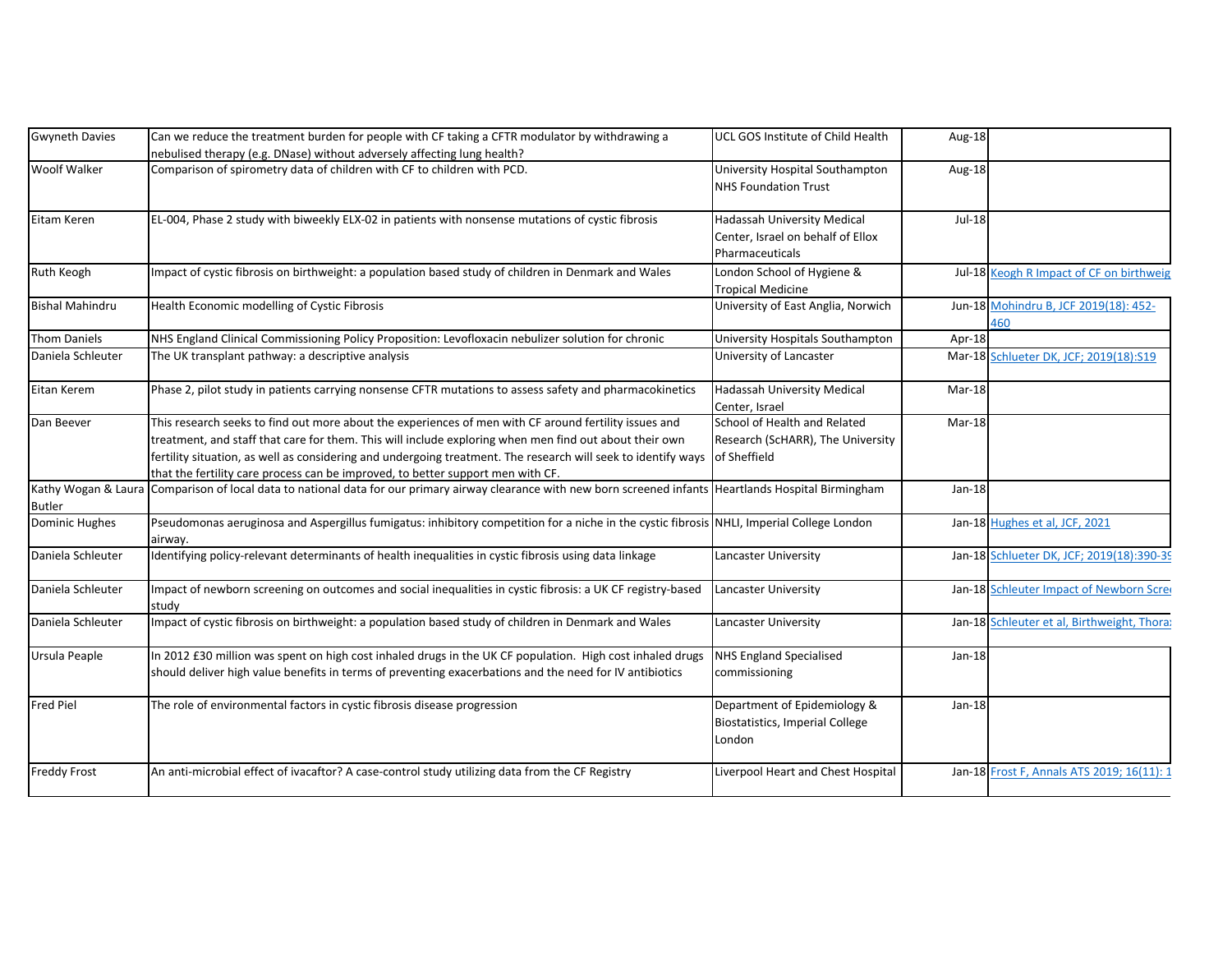| Julian Legg            | Evaluating bone health assessment in children and adolescents with cystic fibrosis.                                                                                                                                                        | Southampton general Hospital                                |               | Jan-18 Legg J, Endocrine Abstracts 2018; 5   |
|------------------------|--------------------------------------------------------------------------------------------------------------------------------------------------------------------------------------------------------------------------------------------|-------------------------------------------------------------|---------------|----------------------------------------------|
| Dominique Limoli       | Influence of chronic suppressive anti-Staphylococcal therapies on acquisition of Pseudomonas aeruginosa                                                                                                                                    | The Geisel School of Medicine at                            | Jan-18        |                                              |
|                        | in pediatric patients                                                                                                                                                                                                                      | Dartmouth USA                                               |               |                                              |
| Ruth Keogh             | Up-to-date and projected estimates of survival for people with cystic fibrosis using baseline characteristics:                                                                                                                             | London School of Hygiene &                                  |               | Nov-17 Keogh et al JCF Survival Nov 2017;    |
|                        | A longitudinal study using UK patient registry data                                                                                                                                                                                        | <b>Tropical Medicine</b>                                    |               |                                              |
| Ruth Keogh             | Dynamic predictive probabilities to monitor rapid cysticfibrosis disease progression                                                                                                                                                       | London School of Hygiene &                                  |               | Nov-17 https://onlinelibrary.wiley.com/do    |
|                        |                                                                                                                                                                                                                                            | <b>Tropical Medicine</b>                                    |               |                                              |
| Jessica Barrett        | Dynamic risk prediction of mortality in cystic fibrosis patients: A comparison of landmarking and partly<br>conditional modelling                                                                                                          | <b>MRC Biostatistics Unit</b>                               | <b>Nov-17</b> | Barrett et al, Epidemiology 2020             |
| <b>Michael Griffin</b> | Future Planning for Adult Cystic Fibrosis Services                                                                                                                                                                                         | Solutions for Public Health, part of                        | Sep-17        |                                              |
| <b>Bishal Mahindru</b> | Improving access/reimbursement decision making for Cystic Fibrosis treatment through the evaluation and University of East Anglia, Norwich<br>incorporation of health economic evidence around the cost and effectiveness of interventions |                                                             | $Sep-17$      |                                              |
| Jonathan Jones         | Demographic data for UK split by devolved nations: We need to have accurate information to support all<br>decision makers to define how we can provide access for treatment                                                                | Vertex Pharmaceuticals, London                              | Aug-17        |                                              |
| Matthew Hurley         | The efficacy of antibiotic prophylaxis for the prevention of infection in young children with cystic fibrosis -                                                                                                                            | University of Nottingham &                                  | Aug-17        | Hurley MN, Ann ATS 2018;                     |
|                        | a Registry study                                                                                                                                                                                                                           | Nottingham University Hospitals<br><b>NHS Trust</b>         |               | 15(1):42-48                                  |
| Martin Wildman         | An intervention to help adult patients with Cystic Fibrosis see how much treatment they use                                                                                                                                                | Sheffield Teaching Hospitals NHS<br><b>Foundation Trust</b> | $Jun-17$      |                                              |
| Annie Jefferey         | Analyses of treatment outcomes for difficult-to-eradicate pulmonary infections caused by non-tuberculous Cystic Fibrosis Trust                                                                                                             |                                                             | $Jun-17$      |                                              |
|                        | mycobacteria (NTM) in people with in cystic fibrosis (PWCF) in the UK                                                                                                                                                                      |                                                             |               |                                              |
| <b>Thom Daniels</b>    | Aim to develop a prognostic score for patients with cystic fibrosis                                                                                                                                                                        | University Hospital Southampton                             | $May-17$      |                                              |
| Zhe Hui Hoo            | Understanding the stability of "chronic P. aeruginosa" status in the UK CF registry                                                                                                                                                        | Sheffield University Teaching<br>Hospital                   | Mar-17        | Hui Hoo Z, J Eval Clin Pract<br>$2019;1 - 7$ |
| <b>Freddy Frost</b>    | Stenotrophomonas maltophilia and cystic fibrosis related diabetes                                                                                                                                                                          | Liverpool Heart and Chest Hospital                          |               | Mar-17 Frost F, JCF 2019;18(2):294-298       |
| <b>Sarah Collins</b>   | The use of supplementary enteral feeding in the UK                                                                                                                                                                                         | Royal Brompton Hospital, London                             | Mar-17        |                                              |
| Carol Drydon           | Ethnicity in the UK for 2015                                                                                                                                                                                                               | Wishaw General Hospital, Glasgow                            | Mar-17        |                                              |
| Olia Archandelida      | Cancer events in UK population with Cystic Fibrosis                                                                                                                                                                                        | NHLI, Imperial College London                               |               | Jan-17 Archengelidid et al, JCF, Aug 2021    |
| Olga Archangelidi      | Living with Cystic Fibrosis - aims at linking three patient reported outcome (PRO) measures with disease<br>status at annual review                                                                                                        | NHLI, Imperial College London                               | $Jan-17$      |                                              |
| Rusha Saha             | How does the prevalence of obesity in patients with Cystic Fibrosis in the UK differ between the years 2008 School of Medicine and Surgery,<br>and 2015?                                                                                   | University of Leeds                                         | Dec-16        |                                              |
|                        |                                                                                                                                                                                                                                            |                                                             |               |                                              |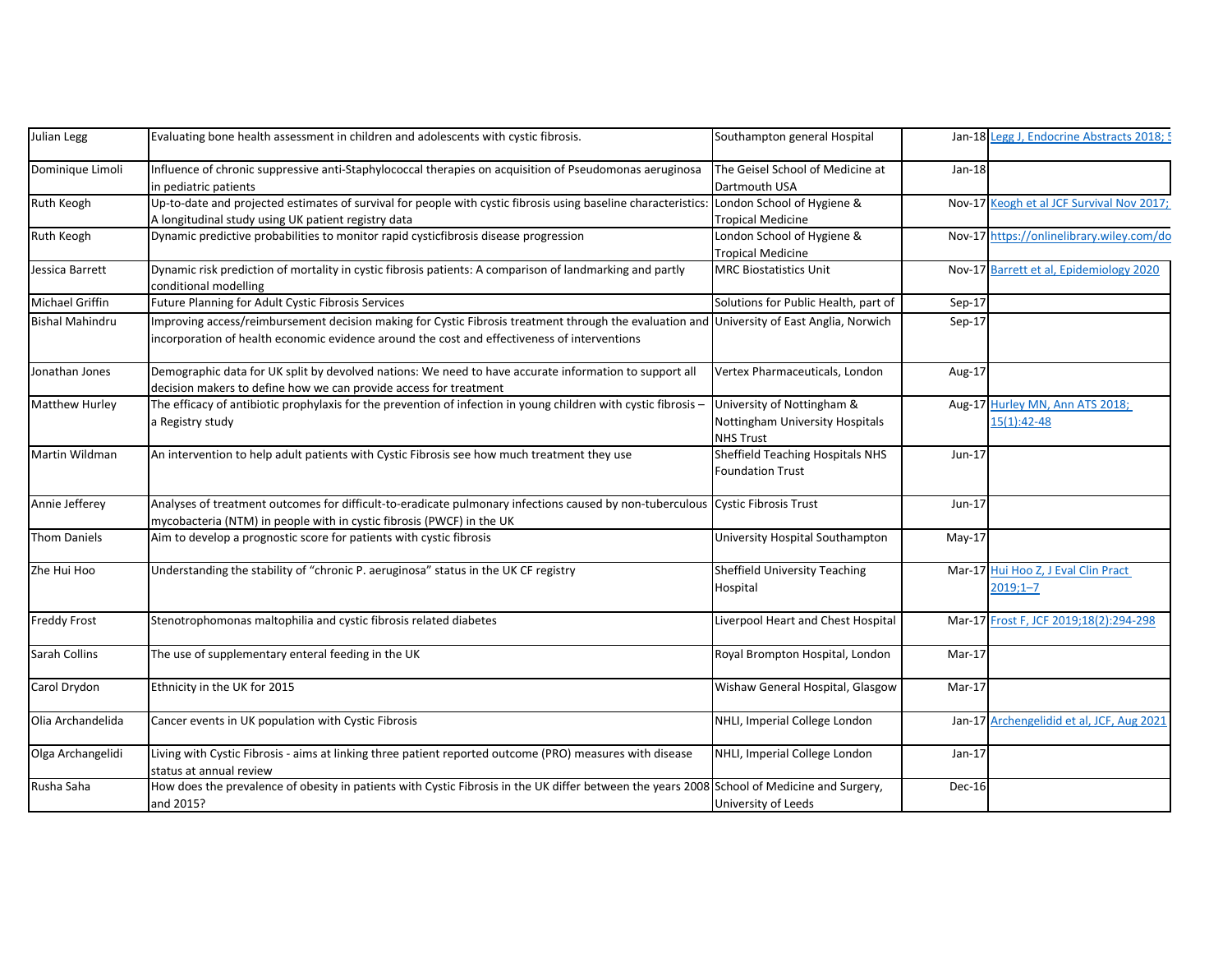| Vian Rajabzadeh-            | Lung function in cystic fibrosis: the impact of seasonality in the UK                                                                                                                                                                               | NHLI, Imperial College London                                                                                                           | Dec-16        |                                       |
|-----------------------------|-----------------------------------------------------------------------------------------------------------------------------------------------------------------------------------------------------------------------------------------------------|-----------------------------------------------------------------------------------------------------------------------------------------|---------------|---------------------------------------|
| Heshejin<br>Rami Cosulich   | A systematic review on prevalence of complications of CF, including the prevalence of malnutrition                                                                                                                                                  | National Guideline Alliance, Royal<br>College of Obstetricians and<br>Gynaecologists                                                    |               | Nov-16 Cosulich R, BMJ 2017;359:j4574 |
| <b>Gwyneth Davies</b>       | The impact of spirometry reference equations on interpretation of longitudinal changes in lung function in<br>individuals with CF: Analysis of UK CF Registry data                                                                                  | Great Ormond Street Institute of<br>Child Health and Great Ormond<br><b>Street Hospital for Children NHS</b><br><b>Foundation Trust</b> | <b>Nov-16</b> |                                       |
| Olga Archangelidi           | Quality of Life in Cystic Fibrosis patients and its associations with various epidemiological factors                                                                                                                                               | NHLI, Imperial College London                                                                                                           | Oct-16        |                                       |
| <b>Hayley Wickens</b>       | Comparing the use of antimicrobials in our CF units at UHS with other centres in England/the UK                                                                                                                                                     | University Hospital Southampton<br><b>NHS Foundation Trust</b>                                                                          | Oct-16        |                                       |
| <b>Stephanie MacNeill</b>   | Quality improvement in CF: What can we learn from each other?                                                                                                                                                                                       | University of Bristol                                                                                                                   | Oct-16        |                                       |
| Amy McDougall               | Towards understanding the causal mechanisms driving growth and nutrition in early Cystic Fibrosis<br>disease. This project will model early growth in children with CF and investigate the effect on subsequent<br>lung function and survival.      | NHLI, Imperial College London                                                                                                           |               | Oct-16 MacNeill S, HS&DR 2019; 7(6)   |
| Jane Davies                 | A detailed mapping process of babies with eligible mutations and their months of birth, will we be able to<br>optimally co-ordinate this process for participation in a trial                                                                       | Imperial College London                                                                                                                 | Oct-16        |                                       |
| <b>Nick Medhurst</b>        | Number of individuals with at least one copy of (1) G551D and (2) another gating mutation covered by the<br>European marketing authorisation for ivacaftor use in age ranges: <2; 2-5; and $\geq 6$ in each nation of the UK,<br>by centre attended | <b>Cystic Fibrosis Trust</b>                                                                                                            | Oct-16        |                                       |
| Omni Narayan                | Use of a national database to find out how many UK children are on home oxygen and Non invasive<br>ventilation.                                                                                                                                     | Royal Manchester Children's<br>Hospital,                                                                                                | Aug-16        |                                       |
| <b>Herbert &amp; Caster</b> | A comparison of the median age of death of cystic fibrosis (CF) patients with class 1 mutations vs cystic<br>fibrosis patients with a homozygous delta f508 mutation.                                                                               | University of Leeds,                                                                                                                    | Jun-16        |                                       |
| <b>Grace Bowmer</b>         | Number of children under 10 years of age who are diagnosed with CFRD and their clinical characteristics.                                                                                                                                            | Leeds Teaching Hospitals NHS<br>Trust                                                                                                   | $Jun-16$      |                                       |
| Frank Edenborough           | BTS talk on Pregnancy - data on pregnancies in years 2012-14                                                                                                                                                                                        | Northern General Hospital,<br>Sheffield                                                                                                 | $Jun-16$      |                                       |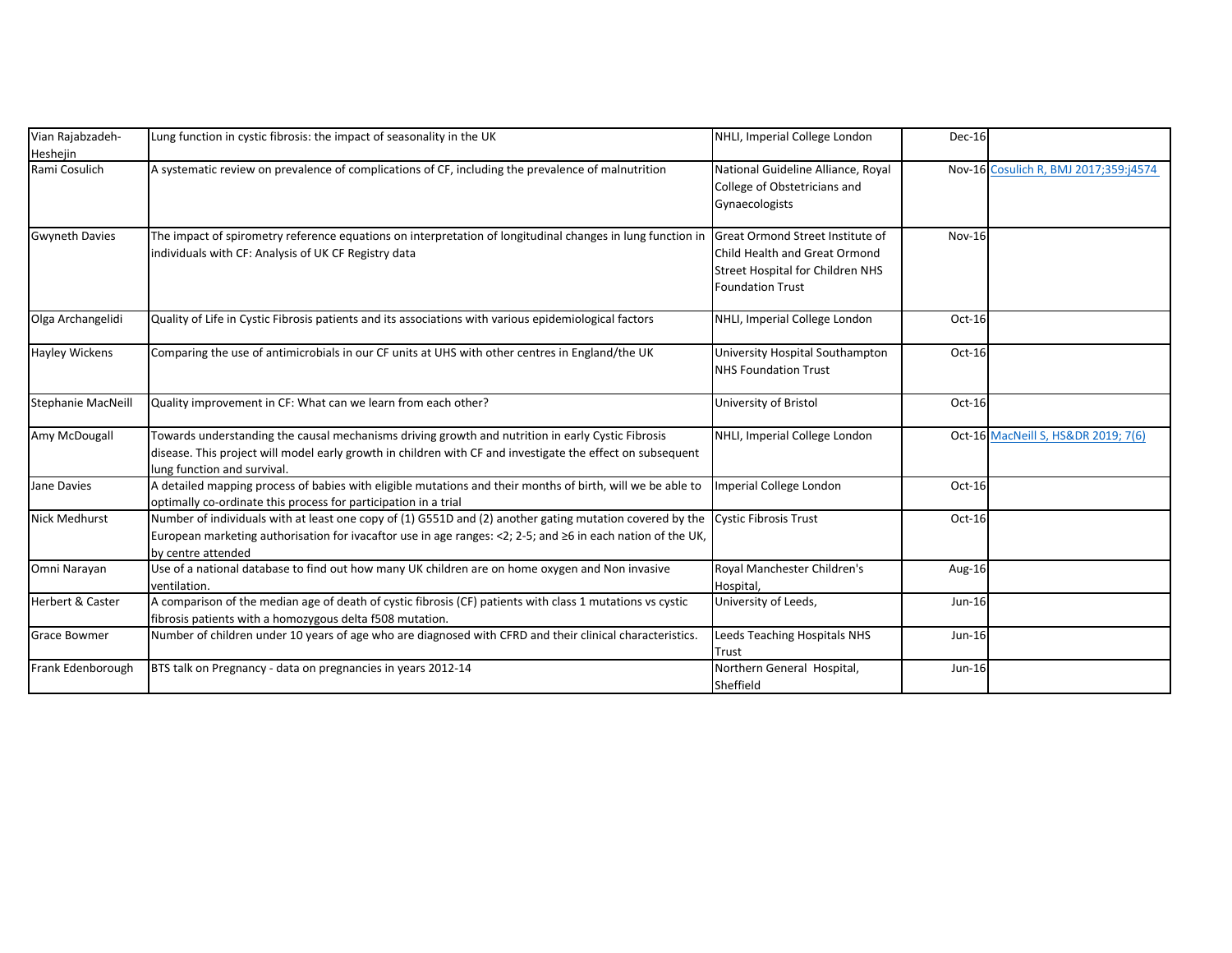| David Taylor      | Identifying policy-relevant determinants of health inequalities in cystic fibrosis using data linkage                                       | University of Liverpool/ Lancaster      |          | May-16 Taylor-Robinson D, Int J Epid |  |
|-------------------|---------------------------------------------------------------------------------------------------------------------------------------------|-----------------------------------------|----------|--------------------------------------|--|
| Robinson Epinet   |                                                                                                                                             | University/ Lancaster University        |          | 2017; 47(1);                         |  |
|                   |                                                                                                                                             |                                         |          | http://dx.doi.org/10.1136/thoraxj    |  |
|                   |                                                                                                                                             |                                         |          | nl-2018-211706: Robinson et al       |  |
|                   |                                                                                                                                             |                                         |          | Epidemiology                         |  |
|                   |                                                                                                                                             |                                         |          | https://doi.org/10.17863/CAM.5       |  |
|                   |                                                                                                                                             |                                         |          | 3771                                 |  |
| Styephen Nyangoma | Regional and National variations in clinical outcomes in patients with cystic fibrosis                                                      | mperial College, London                 | $May-16$ |                                      |  |
|                   |                                                                                                                                             |                                         |          |                                      |  |
| Nick Medhurst     | Supporting information for NICE technology appraisal of ataluren (Translarna®). Cystic Fibrosis Trust                                       | Cystic Fibrosis Trust                   | May-16   |                                      |  |
|                   | providing evidence to support topic selection. NICE estimates that 5-10% of people with CF have at least<br>one nonsense mutation.          |                                         |          |                                      |  |
| Fiona Cathcart    | Inhaled dry powder mannitol in adults with cystic fibrosis - a real world study                                                             | Brompton Adult CF Centre                | $May-16$ |                                      |  |
| Gemma Marciniuk   | The most cost-effective immunomodulatory agents in the management of lung disease and the most cost-                                        | Royal College of Obstetricians and      | $May-16$ |                                      |  |
|                   | effective antimicrobial agents to suppress chronic infection with Pseudomonas Aeruginosa                                                    | Gynaecologists, London                  |          |                                      |  |
| Zhe Hui Hoo       | The epidemiologic study of cystic fibrosis group found that the US and Canadian centres with the best                                       | Northern General Hospital,              |          | May-16 Hui Hoo Z, J Eval Clin Pract  |  |
|                   | FEV1 tend to use more IV antibiotics. These results have never been replicated in outher countries and we Sheffield                         |                                         |          | 2018;14(4): 745-751                  |  |
|                   | plan to repeat the same analysis using the UK CF registry dataset                                                                           |                                         |          |                                      |  |
| Simon Piggott     | Request for UK Cystic Fibrosis F508del homozygous and heterozygous epidemiological data                                                     | Vertex Pharmaceuticals, USA             | Apr-16   |                                      |  |
| Martin Wildmnan   | Using Registry data to identify patient's eligible to enter the CFHealthHub AcTIF trial                                                     | Northern General Hospital,<br>Sheffield | Apr-16   |                                      |  |
| Hafiaz Haidi      | CF-ABLE-UK score: Modification and validation of a clinical prediction rule for prognosis in cystic fibrosis on<br>data from UK CF registry | University of Southampton               |          | Sep-15 https://erj.ersjournals.com/  |  |